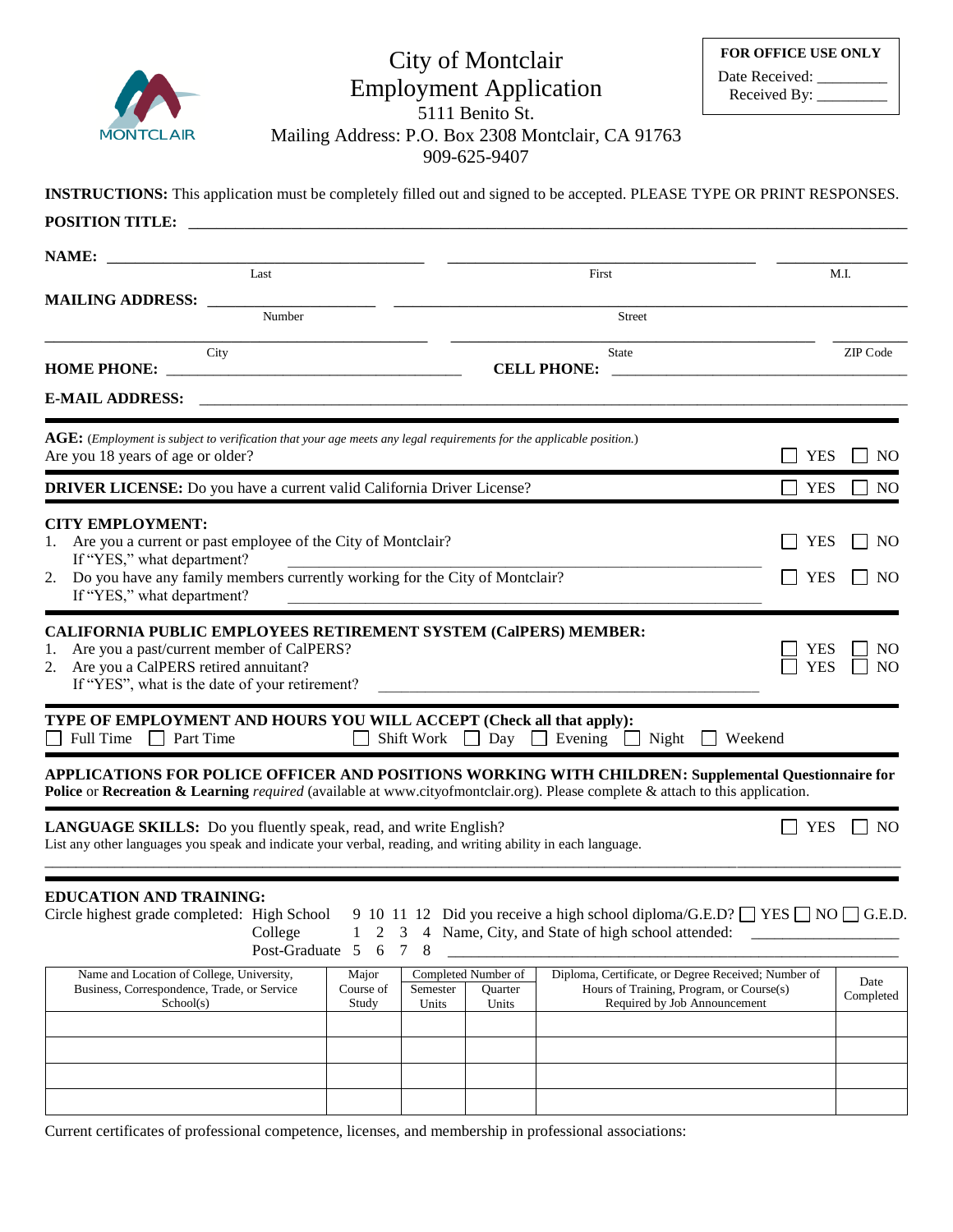**EMPLOYMENT HISTORY:** List your complete employment history for the last 10 years. Begin with your most recent experience. List all jobs separately. **A resume will not substitute for the information required in this section.** Attach additional sheet if needed.

| <b>FROM:</b><br>MO. DAY YR.<br>TO:<br><b>HOURS/WEEK:</b><br>the control of the control of<br>No. OF PEOPLE SUPERVISED:                                                                                      | <b>TITLE:</b><br><b>DUTIES:</b><br>MAY WE CONTACT CURRENT EMPLOYER? THES THO | PRESENT OR MOST RECENT EMPLOYER:<br><b>ADDRESS:</b><br>SUPERVISOR:<br><b>REASON FOR LEAVING:</b>         |
|-------------------------------------------------------------------------------------------------------------------------------------------------------------------------------------------------------------|------------------------------------------------------------------------------|----------------------------------------------------------------------------------------------------------|
| <b>FROM:</b><br>TO:<br>$MO.$ DAY $Y$ YR.<br>HOURS/WEEK:<br>No. OF PEOPLE SUPERVISED:                                                                                                                        | TITLE:<br><b>DUTIES:</b>                                                     | <b>PRESENT OR MOST RECENT EMPLOYER:</b><br><b>ADDRESS:</b><br>SUPERVISOR:<br>REASON FOR LEAVING:         |
| <b>FROM:</b><br>MO. DAY YR.<br>TO:<br><b>HOURS/WEEK:</b><br>No. OF PEOPLE SUPERVISED:                                                                                                                       | <b>TITLE:</b><br><b>DUTIES:</b>                                              | PRESENT OR MOST RECENT EMPLOYER:<br><b>ADDRESS:</b><br>SUPERVISOR:<br>REASON FOR LEAVING: ______________ |
| <b>FROM:</b><br>TO:<br><b>HOURS/WEEK:</b><br><u> 1990 - John Harrison, mars and de la partie de la partie de la partie de la partie de la partie de la partie d</u><br>No. OF PEOPLE SUPERVISED: __________ | TITLE:<br><b>DUTIES:</b>                                                     | PRESENT OR MOST RECENT EMPLOYER:<br><b>ADDRESS:</b><br>REASON FOR LEAVING: ______________                |

RESIDENCE HISTORY: Please list all of your residences during the last five (5) years starting with your most current residence. For purposes of this question, a "residence" is any place you have lived, stayed, or slept for 30 or more days. Although your license or voter registration may have remained unchanged for the last five (5) years, your residence may be different if, for example, you served in the military, attended college, or for any other reason. Attach additional sheet if needed.

| DATES:<br>FROM: | <b>STREET ADDRESS</b> |              |     |
|-----------------|-----------------------|--------------|-----|
| TO:             | <b>CITY</b>           | <b>STATE</b> | ZIP |
| DATES:<br>FROM: | <b>STREET ADDRESS</b> |              |     |
| TO:             | CITY                  | <b>STATE</b> | ZIP |

COMMENTS (if any):

 $\Gamma$ 

#### **ALL OFFERS OF EMPLOYMENT ARE CONDITIONED ON A CANDIDATE ESTABLISHING ELIGIBILITY TO WORK IN THE U.S. AND SUCCESSFULLY PASSING A PHYSICAL/MEDICAL EXAM, DRUG SCREENING, AND BACKGROUND INVESTIGATION.**

THE JOB FLYER CORRESPONDING TO THE POSITION FOR WHICH YOU HAVE APPLIED LISTS THE ESSENTIAL FUNCTIONS OF THE POSITION. CAN YOU PERFORM EACH OF THESE FUNCTIONS WITH OR WITHOUT REASONABLE ACCOMMODATIONS?  $\Box$  YES  $\Box$  NO

Do you have the legal right to work in the U.S.?  $\Box$  YES  $\Box$  NO (Proof of eligibility to work in the United States will be required upon offer of employment.)

Н

I hereby authorize my former employers, references, or any other person to furnish the City of Montclair with information regarding my employment, job performance, reason for leaving employment, and any other information pertinent to my performance and tenure. I hereby release any of my former employers, their agents, or any other references from all liability for damages whatsoever in furnishing said information. I hereby authorize the City of Montclair and/or its agents to conduct a background investigation of my employment, education, criminal, and personal history. I hereby authorize the City of Montclair to receive and review the results of my preemployment drug screening, medical exam, and, if applicable, psychological exam. I hereby certify that all statements on this application are true and complete and that any misstatement or omission of material facts may subject me to immediate disqualification or dismissal.

**SIGNATURE:** \_\_\_\_\_\_\_\_\_\_\_\_\_\_\_\_\_\_\_\_\_\_\_\_\_\_\_\_\_\_\_\_\_\_\_\_\_\_\_\_\_\_\_\_\_\_\_\_\_\_\_\_\_\_\_\_\_\_\_\_\_\_\_\_\_\_\_\_\_\_\_\_\_\_\_\_\_\_\_\_\_ **DATE:** \_\_\_\_\_\_\_\_\_\_\_\_\_\_\_\_\_\_\_\_\_\_\_\_\_\_\_\_\_\_\_\_\_\_

THE CITY OF MONTCLAIR IS AN EQUAL OPPORTUNITY/AFFIRMATIVE ACTION EMPLOYER AND DOES NOT DISCRIMINATE ON THE BASIS OF: Race, Religious Creed, Color, National Origin, Ancestry, Sex, Age, Marital Status, Physical Condition, Handicap, Sexual Orientation, or Disability in Employment or the Provision of Services.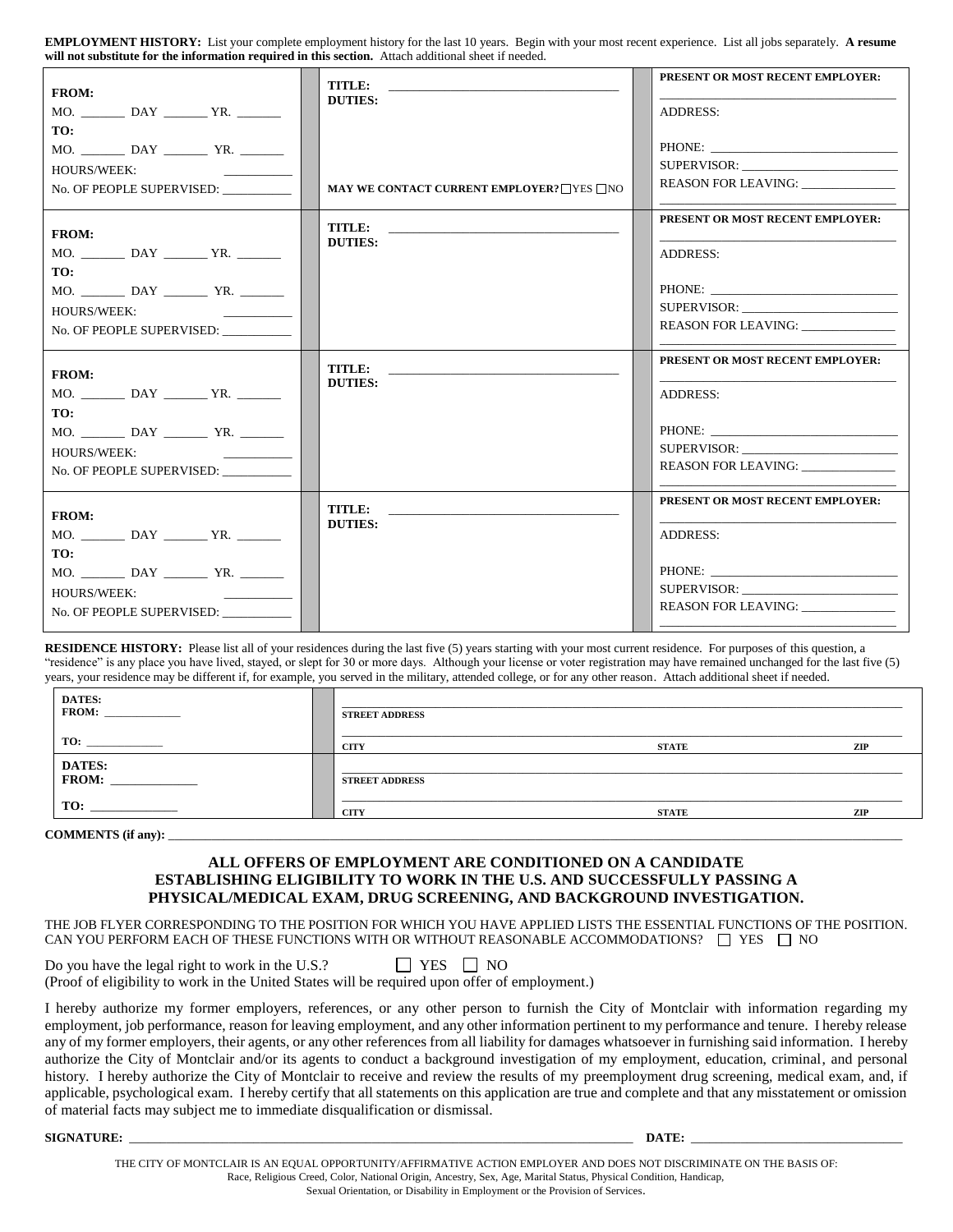# **AFFIRMATIVE ACTION SURVEY**

The following information is voluntary and will not be used in any way in the selection process. Your cooperation in providing this information is appreciated.

| <b>Ethnic Origin:</b>                                    | White<br>Asian | <b>Black or African American</b><br>Native Hawaiian or Other Pacific Islander | Hispanic or Latino<br>American Indian or Alaskan Native<br>Two or More Races                       |  |  |
|----------------------------------------------------------|----------------|-------------------------------------------------------------------------------|----------------------------------------------------------------------------------------------------|--|--|
| Gender:                                                  | Male           | Female                                                                        |                                                                                                    |  |  |
|                                                          |                | <b>RECRUITMENT SURVEY</b>                                                     |                                                                                                    |  |  |
|                                                          |                | How did you FIRST learn about the job posting for which you applied?          |                                                                                                    |  |  |
| GovernmentJobs.com<br>ZipRecruiter.com<br>CalJobs.ca.gov |                | GovtJobs.com<br>CalJobsAvailable.com<br>InlandEmpire.craigslist.org           | City of Montclair website (Select this <i>only</i> if you went directly to the City website FIRST) |  |  |
| Employee                                                 |                |                                                                               |                                                                                                    |  |  |
| Other:                                                   |                |                                                                               |                                                                                                    |  |  |

# **NOTICE TO APPLICANTS**

# **VETERANS' PREFERENCE SYSTEM IN SELECTION PROCESS**

The City of Montclair has implemented a Veterans' Preference System. If you are a veteran who served active duty in the U.S. Armed Forces for a period of at least 24 continuous months and received an honorable discharge, you are eligible. Reserve and inactive service time does not count toward the required 24 months of continuous active duty.

To be considered for veterans' preference status, a certified copy of your most recent DD-214 form, or an acceptable equivalent, must be submitted with your completed and signed City application, on or before the final filing date for the recruitment. PLEASE NOTE: VETERANS' PREFERENCE STATUS MUST BE ESTABLISHED FOR EACH CITY POSITION FOR WHICH YOU APPLY.

If you meet the minimum qualifications established for a City position, receive a passing score in each testing phase of the recruitment process, and qualify for veterans' preference status, the City will apply an additional 10 points to your final examination score. Your final score is used to determine your placement on a certified eligibility list.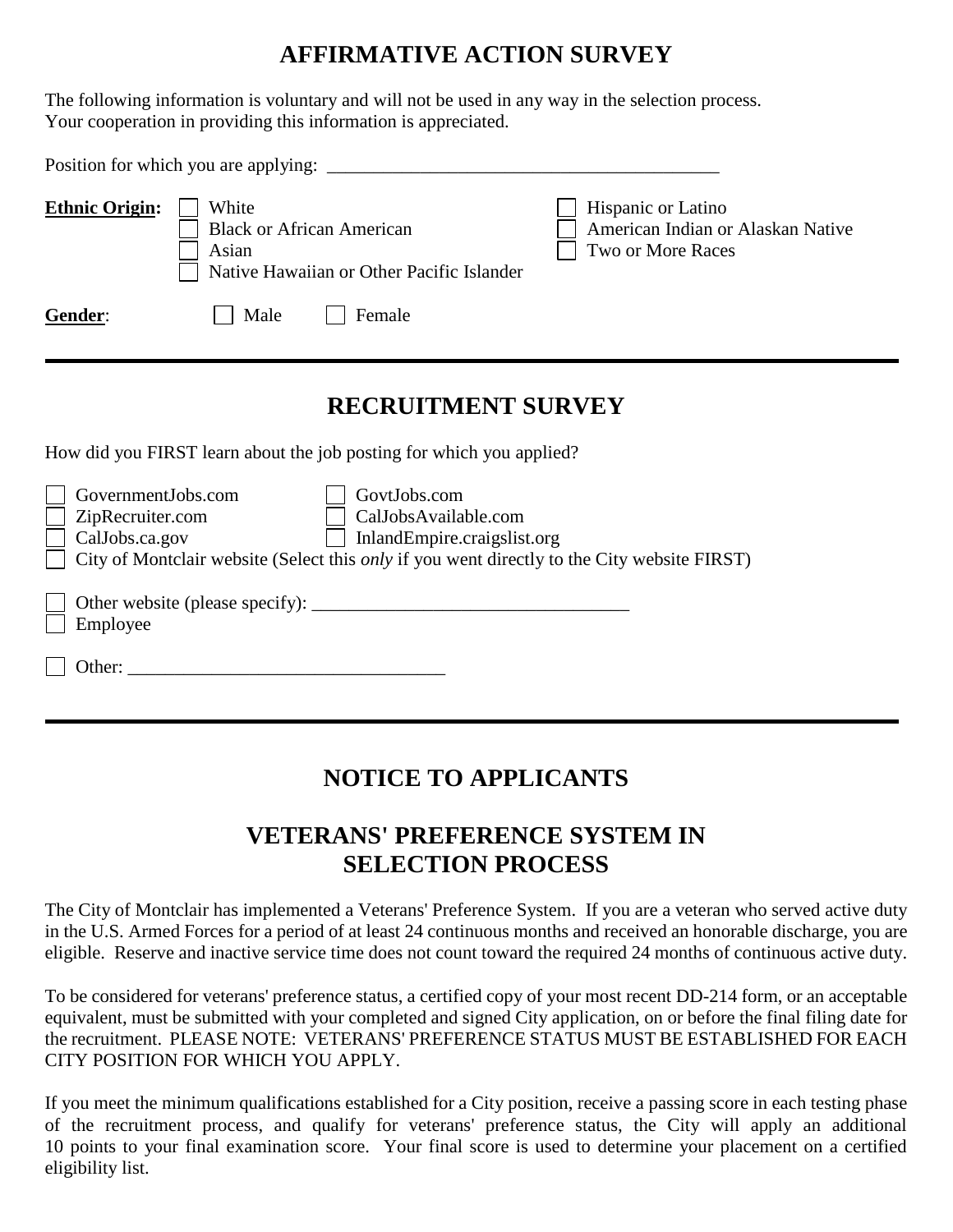### **ASSOCIATE ENGINEER SUPPLEMENTAL QUESTIONNAIRE May 2022**

- 1. Are you currently a Registered Professional Engineer in the State of California?
- 2. Discuss your experience managing all types of Public Works projects as a project manager, construction manager, inspector and/or funding administrator.

3. Describe your experience working with Caltrans, Metro, and other local agencies including your knowledge of policies and procedures such as Caltran's Local Assistance Procedures.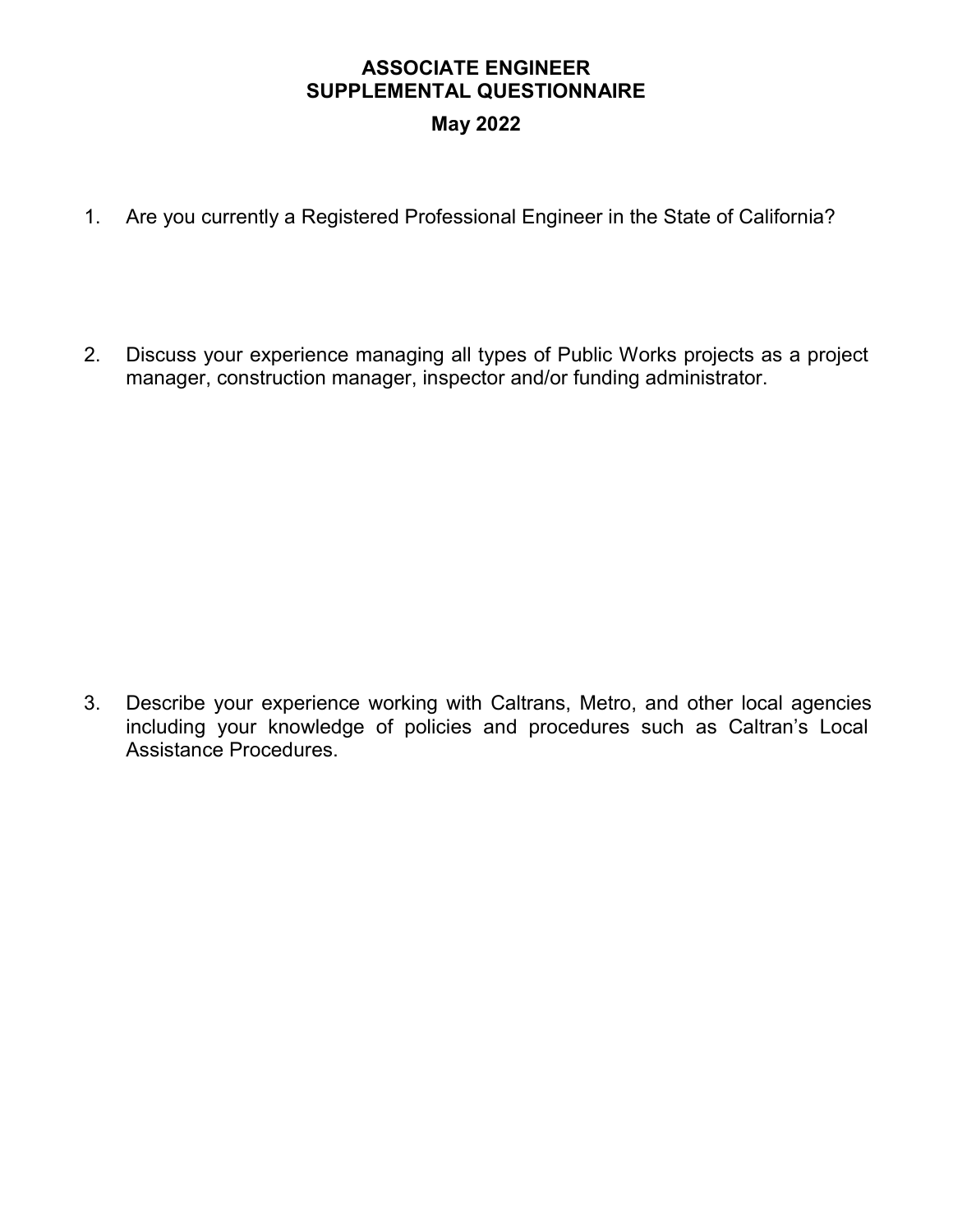#### **ASSOCIATE ENGINEER SUPPLEMENTAL QUESTIONNAIRE**

4. What has been your most significant professional accomplishment as an engineer?

5. Do you have experience securing permits from any other government agencies?

6. Discuss your experience managing construction projects. What are some of the contractual issues you have encountered and how were they resolved?